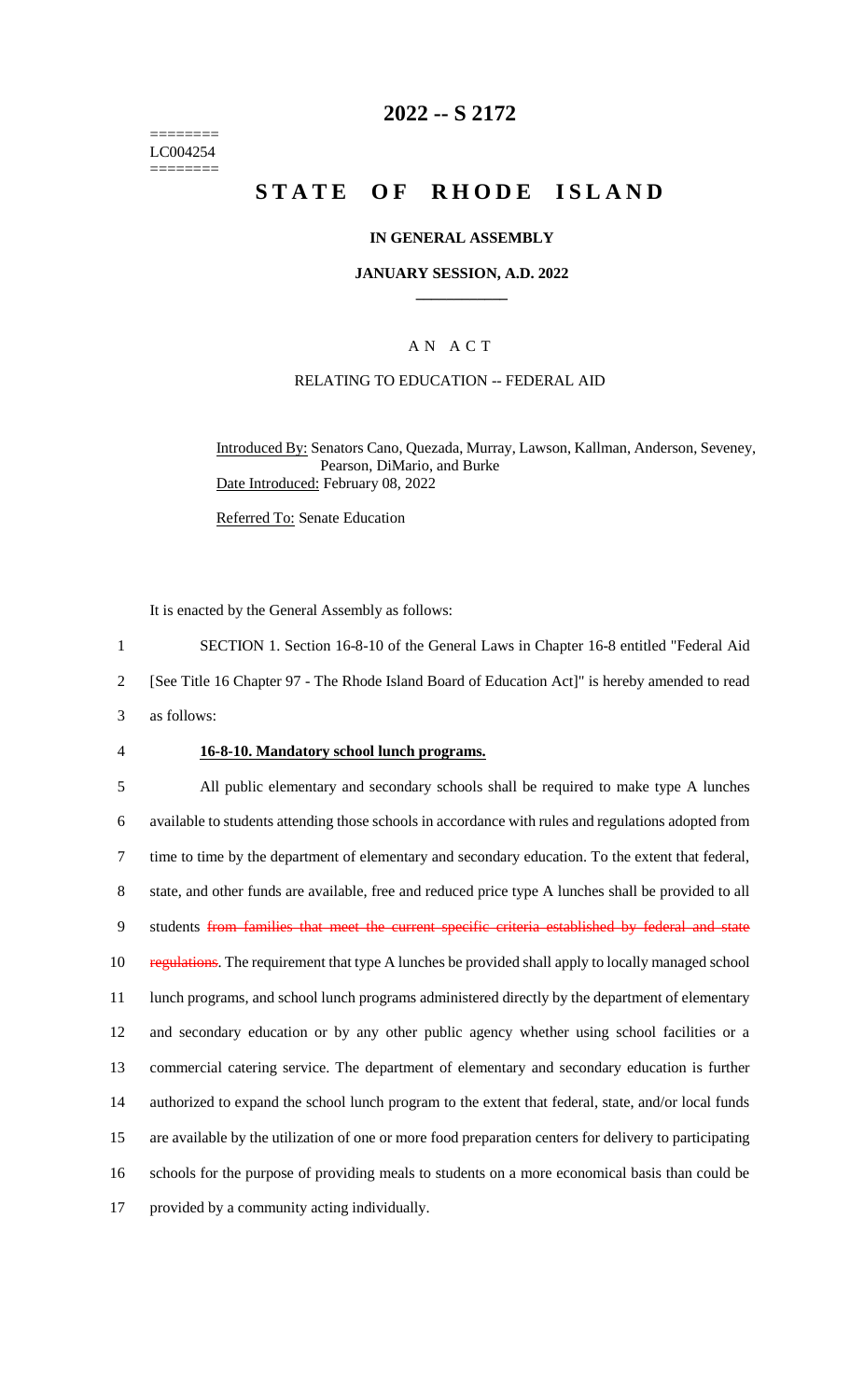1 SECTION 3. This act shall take effect upon passage.

#### $=$ LC004254  $=$